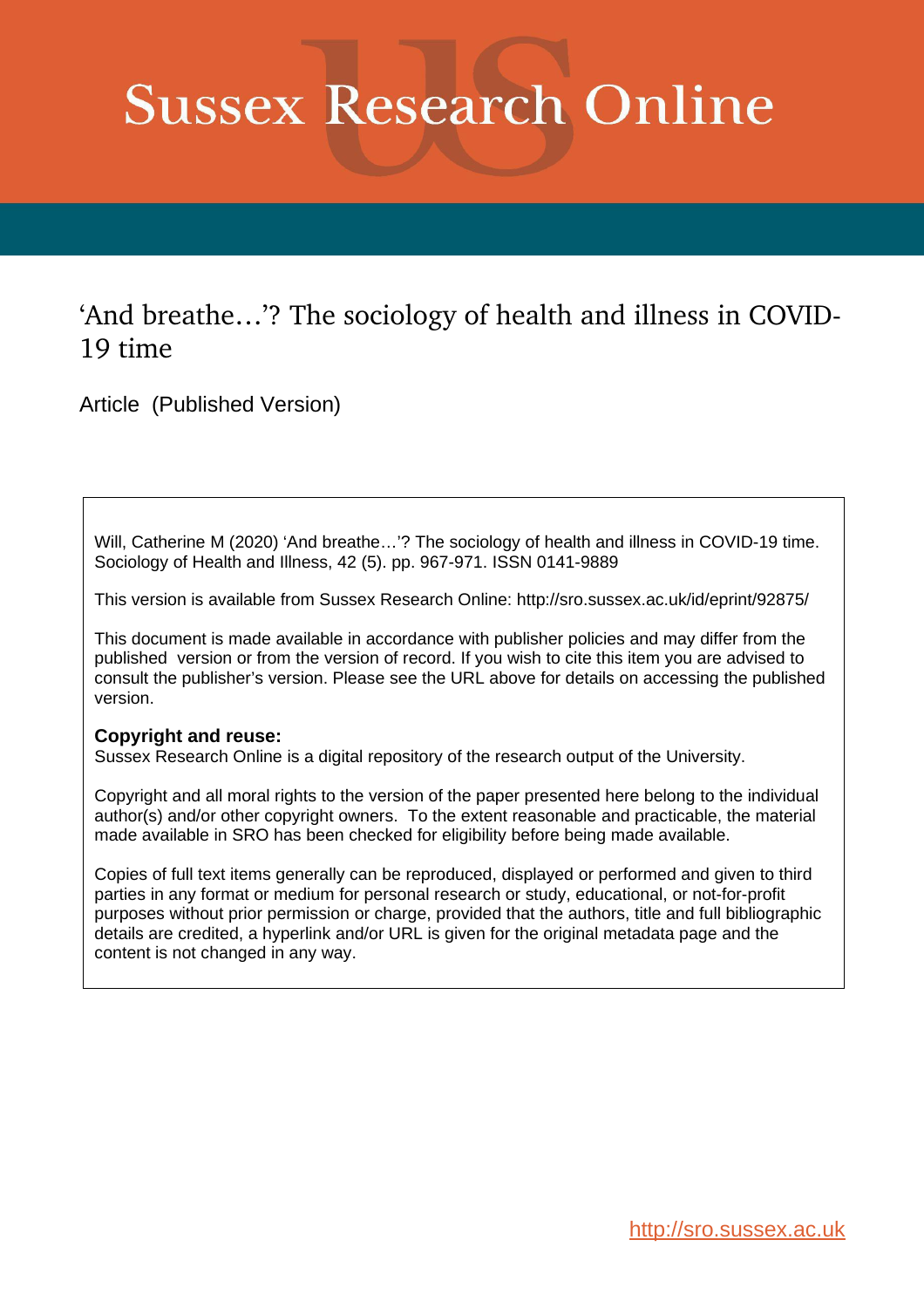# **SOCIOLOGY OF HEALTH & ILLNESS**

Sociology of Health & Illness Vol. 42 No. 5 2020 ISSN 0141-9889, pp. 967–971 doi: 10.1111/1467-9566.13110

## 'And breathe...'? The sociology of health and illness in COVID-19 time

### Catherine M. Will

School of Law, Politics and Sociology, University of Sussex, Sussex, UK

This note was written on  $1<sup>st</sup>$  April – April Fool's Day - 2020 when we all vehemently wished that the global COVID-19 pandemic could be forgotten as a bad joke. I put the date because at this point it feels that no one knows where we are going over the next few weeks and months, and it is curiously exposing to write in the centre of the pandemic. Typically a research note for our journal is meant to cover 'a topical issue and/or an issue that has been neglected in some way, identifying research priorities'. It is not a form that has been much used in recent years, but I certainly do not think COVID-19 is being or likely to be neglected. Nor do I primarily want to map out research priorities for other sociologists. Some of this is being done through blogs - for example *Discover Society*<sup>1</sup> or *Cost of Living*<sup>2</sup> supported by the British Sociological Association – and sociologists have been prominent on social media offering rapid responses to the crisis from different angles. While many see in COVID-19 evidence of the importance of solidarity or social protection, and threats to them from neoliberal practices, a huge swathe of other concerns and concepts in the sociology of health and illness also feel urgently relevant. However I want to start by insisting on the right not to rush to formulate new research or draw conclusions. We have chosen as a journal not to solicit new material at this relatively early stage of the COVID-19 pandemic. No doubt numerous studies will be done but research can also take time. We suggest that our authors and readers 'breathe' when they can and research when it feels right.

Our current experience of the pandemic is all about breath. The spread of COVID-19 has created risks in the simple act of breathing, and difficulties for those who suffer the virus badly. The paper that this note accompanies analyses some of the complexity of what the authors call 'aerography' for people at heightened risk before COVID-19. Writing before this crisis, Brown, Buse, Lewis, Martin and Nettleton explore the challenges of minimising infection for people living with cystic fibrosis, and the ways these are made relevant for those designing, modifying and working within contemporary hospitals. As the authors suggest in a new introduction, these problems are now being experienced on a wider scale, as society faces the challenge of reducing transmission of an airborne virus that has spread across the world in a few months. Referencing previous discussions of 'circuits of hygiene' (Fox 1997), 'hygienic prudence' (Lowton and Gabe 2006) and 'sterility as a product of spatial ordering' (Mesman 2009) the authors develop their own theoretical palate for studies of illness transmission. The paper is a window on the lives of people for whom sensitivity to infection is nothing new, and who have lived with physical distancing and special hygiene measures for years. It is particularly interesting to me because it engages with the materialities and practices of preventing infection. This contrasts with much media coverage and sociological comment that has so far focussed more on discourse.

There are already many words written about the terms used to present the virus and there will no doubt be more. In just one week of UK lockdown there seems to have been a shift away from the military metaphors which are familiar in medical sociology (Nerlich and James 2009, Sontag 1989) towards comparing COVID-19 to natural disasters such as earthquakes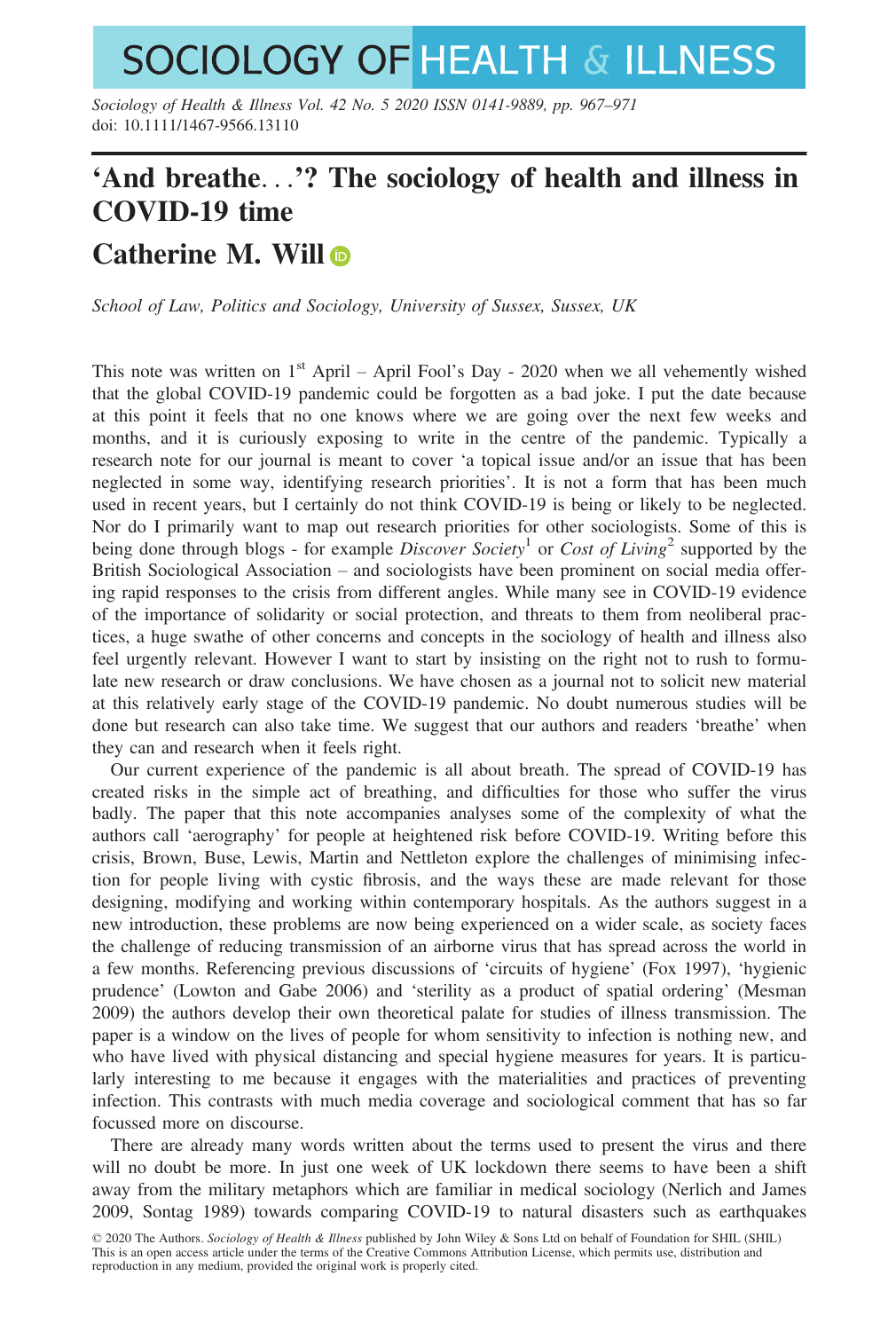#### 968 Catherine M. Will

and tsunamis. Researchers have drawn attention to the ways in which nationalism and racism are also shaping responses, for example in Meinhof's (2020) discussion of the sinophobia, new orientalism and colonial thinking inscribed into accounts of the early experience of the Wuhan region in China. The established literature on the ways in which we frame disease can offer useful comparisons for accounts of the COVID-19 event, including work on other epidemics such as the 1918 Influenza outbreak, Ebola and outbreaks of avian and other flu (e.g. Staniland and Smith 2013 in this journal's own special issue on pandemics published in 2013). However we should also look at what people do. Ordinary people are part of a hasty mass movement for developing lay virologies and epidemiologies (after Davison et al. 1991) relevant to COVID-19. New and revived practices include thorough handwashing, disinfection, covering the mouth and nose, physical distancing, self-isolation or quarantine and close attention to signs of the presence and severity of the disease. Crowd sourcing studies of different kinds are also starting to gather this information, which finds an audience in part because clinical testing has not been easy to access in many countries.

Other practices and tools informing government actions have also attracted attention. Last week Rhodes *et al.* (2020) published a paper arguing that across the world much of the discussion of COVID-19 has been conducted around mathematical models and modelling experts - a dynamic also discussed by Mansnerus (2013) for earlier pandemics. These authors emphasised pressures to reduce the distance between experts and the public, suggesting that 'people want to input, to make and translate [COVID-19] evidence, not merely receive [it]'. Sociologists have taken issue with the apparent influence of 'behavioural economics' in UK policy. Both Bacevic (2020) and McGoey (2020) have critiqued the use of 'nudge' ideas in attempting to predict and manipulate people's actions, insisting on people's capacity for adaption, reflection and social organisation. Different writers have called for clearer efforts to involve the public in policymaking (Kearnes et al. 2020, Pieri 2020). The tendency to restrict movement within and across the borders of nation states, and efforts to surveil and exclude specific groups, show the familiar moves by which populations are imagined through the lens of race and with reference to geo-political borders (Hoffman 2013, Kehr 2012, Taylor 2013).

Other kinds of politics have been encountered as activists as much as scholars. Sociologists who have long worked with advocates for marginalised groups have joined debates about the difficulties for people in precarious work or housing observing physical distancing policies, explaining how they may struggle to avoid infection through hygiene measures or to access care in hospitals under pressure. One example of success with this comes in National Institute of Health and Care Excellence (NICE) guidelines on access to critical care (NICE 2020a). These attempted to supplement the use of age as a prioritisation principle - used alone in some European countries to decide how to allocate scarce ventilators - with a measure of frailty. Numerous people rushed to point out that this meant potentially denying treatment to people living with stable physical and mental impairments and the guidelines were amended in a few days (NICE 2020b). Yet debates that were previously pursued at a national level through institutions like NICE are also being played out as local dramas around hospital admission and the allocation of patients to beds. These have included questions about whether residents of social care homes will be transferred or resuscitated if suffering severe illness. Rationing is also taking place through hasty efforts at prioritisation of COVID-19 against the other work that already filled hospitals – oncology, obstetrics, neurology and the rest. In these efforts different healthcare professionals are being asked to bear new responsibility in addition to the manifest risks of interacting with potential COVID-19 patients (see work on these moral burdens in the case of Ebola by Broom and Broom 2017). All of this is familiar ground for readers of this journal and will be important sites for research in medical sociology. At the same time the involvement of different professions and organisations in enforcing and elaborating

© 2020 The Authors. Sociology of Health & Illness published by John Wiley & Sons Ltd on behalf of Foundation for SHIL (SHIL)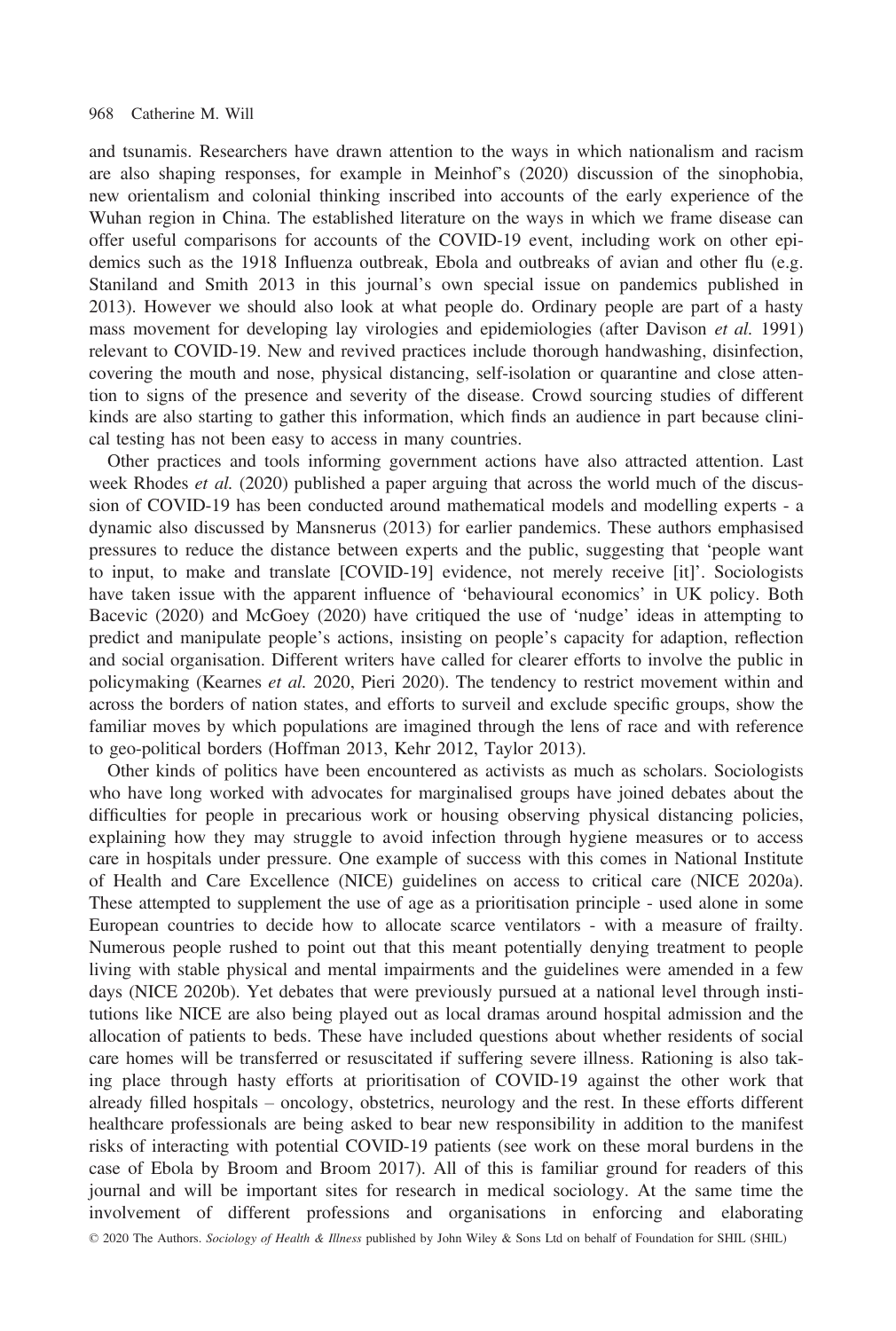governmental responses, including the police and military, may require broader engagement with other sociological and criminological traditions. Studies of public health disasters also encourage analysis of the ways in which the roles of government, voluntary and media organisations are disrupted and evolve at such times (e.g. Klinenberg 2002, Treichler 1999). Comparisons can again be found in the pandemic special issue of this journal (e.g. French and Mykhalovskiy 2013, Gislason 2013).

In addition to studies of the politics of public health interventions and healthcare delivery, we will no doubt want to do in-depth investigations of the experience of healthcare staff, of other essential workers and of patients or potential patients. One important issue is the extent to which healthcare professionals are being asked to work outside their specialism, in new hierarchies and with new digital and bio-technologies. Families of patients are facing distressing restrictions on their caring involvement due to infection risk. Narratives about these experiences are appearing through social media, and sociologists of digital practices have started to comment on these (Halford 2020, Lupton 2020). Though there are already fertile links between scholarship in the sociology of health and illness and critical data studies or new media studies, I hope further exchange will develop from the experience of COVID-19, drawing explicitly on existing ways of understanding illness narratives and sense-making. As a discipline sociology has long been attentive to forms of exclusion and marginalisation in digital interactions as well as the potential for collective mobilisation by patients and their advocates, and has much to offer.

This is only a sketch of fruitful directions, scarcely a map. I hope that future research in the sociology of health and illness will draw on the established strengths of our field but be open to other fields in sociology and beyond, capitalising on new interest in health and illness. This work can be grounded in shared questions about government intervention and relationships with citizens and those excluded from that category; diverse forms of inequality and marginality; the practices of living with risk for individuals, families and communities in different sites and scales; and thus offer analyses of ableism, ageism, racism and nationalism as developed through the COVID-19 pandemic. While all these feel relevant in the context of the UK, researchers should resist the occasional temptation to think of the UK and the National Health Service as necessarily different, seeking to think comparatively and draw on analysis of different countries' experiences as well as global health institutions, actors and practices. This should include being ready to engage with work in social anthropology, international relations, science and technology studies and newer fields that are important in the growing study of global health.

One final example of openness to new concepts and topics can be found in the Brown et al. paper, which was my impetus for writing. Many classic sociological studies of hospitals made little of their material architecture and spatial organisation, as they were conceptualised primarily as social institutions, defined through professional groups working in hierarchies with their own forms of action. In this paper the authors show how architectural conventions for hospitals evolved, and today enable and restrict responses to infection risk. Such analysis may be vital in a situation where new treatment centres are being thrown up in a matter of days and existing ones radically reconfigured. Meanwhile at a smaller scale the kind of 'total atmospheric immunisation' viewed impossible by one of their respondents, a respiratory doctor, is being reached towards if still not practised as people to struggle to stay safe while treating patients in these 'hospitals'. Institutions like care homes, prisons and immigration centres are being revealed as hugely unsafe places in which the virus can spread rapidly and in the case of care homes may not be met with much medical intervention.

All these issues are being explored and debated as I write, and no doubt more forms of exclusion and disruption will be identified by the time this is published. I hope very much that

© 2020 The Authors. Sociology of Health & Illness published by John Wiley & Sons Ltd on behalf of Foundation for SHIL (SHIL)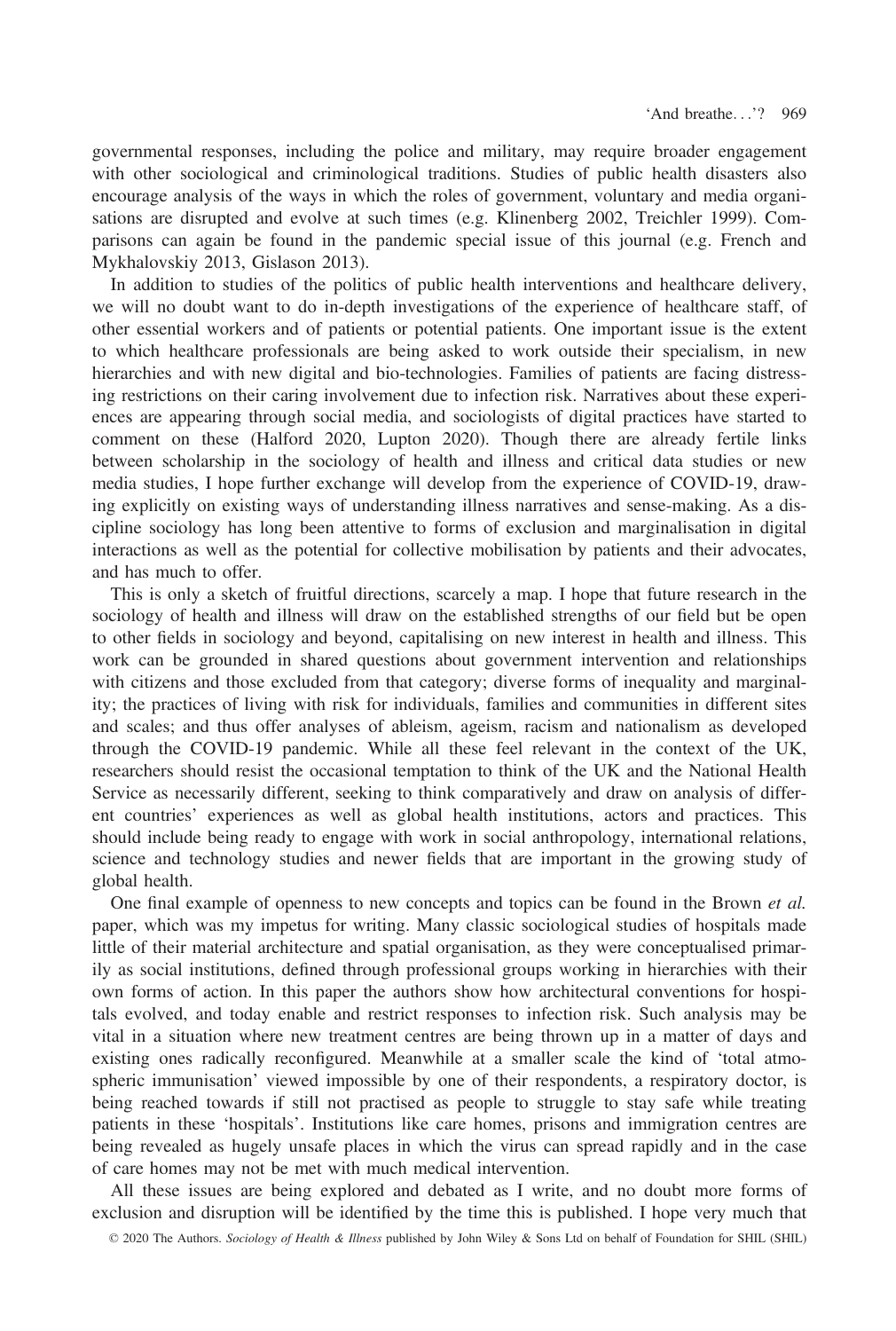#### 970 Catherine M. Will

things look somewhat better by then. Yet I also anticipate reading rich accounts of the coronavirus pandemic in due course that show sociology's commitment to understanding marginalisation in all its forms and the connections between government practices and actions and the experience of the virus across Europe and in the rest of the world.

#### Author contributions

Catherine M. Will was solely responsible for the conceptualization, investigation and writing of this note.

Address for correspondence: Catherine M. Will, School of Law, Politics and Sociology, Freeman Building G24, University of Sussex, Sussex BN1 9QE, UK. E-mail: [c.will@sussex.ac.uk](mailto:)

#### Notes

- 1 See website at:<https://discoversociety.org/category/quickfire/covid-19/>.
- 2 See website at [https://www.cost-ofliving.net.](https://www.cost-ofliving.net)

#### References

- Bacevic, J. (2020) No such thing as society? Liberal paternalism, politics of expertise, and the corona crisis. Discover Society. Available at [https://discoversociety.org/2020/03/20/no-such-thing-as-society](https://discoversociety.org/2020/03/20/no-such-thing-as-society-liberal-paternalism-politics-of-expertise-and-the-corona-crisis/)[liberal-paternalism-politics-of-expertise-and-the-corona-crisis/](https://discoversociety.org/2020/03/20/no-such-thing-as-society-liberal-paternalism-politics-of-expertise-and-the-corona-crisis/) (Last accessed 20 March 2020).
- Broom, A. and Broom, J. (2017) Fear, duty and the moralities of care: the Ebola 2014 threat, Journal of Sociology, 53, 201–16.
- Davison, C., Smith, G.D. and Frankel, S. (1991) Lay epidemiology and the prevention paradox: the implications of coronary candidacy for health education, Sociology of Health & Illness, 13, 1–19.
- Fox, N.J. (1997) Space, sterility and surgery: circuits of hygiene in the operating theatre, Social Science and Medicine, 45, 649–58.
- French, M. and Mykhalovskiy, E. (2013) Public health intelligence and the detection of potential pandemics, Sociology of Health & Illness, 35, 174–87.
- Gislason, M.K. (2013) West Nile virus: the production of a public health pandemic, Sociology of Health & Illness, 35, 188–99.
- Halford, S. (2020) Sociology and the social sciences in the COVID-19 crisis. 25th March 2020. Available at<https://es.britsoc.co.uk/sociology-and-the-social-sciences-in-the-covid-19-crisis/> (Last accessed 1 April 2020).
- Hoffman, L.M. (2013) The return of the city-state: urban governance and the New York City H1N1 pandemic, Sociology of Health & Illness, 35, 255–67.
- Kearnes, M., Cook, B.R., Kuch, D., Leach, J., et al. (2020) We should listen to coronavirus experts, but local wisdom counts too. The Conversation. Available at [https://theconversation.com/we-should-listen](https://theconversation.com/we-should-listen-to-coronavirus-experts-but-local-wisdom-counts-too-134034)[to-coronavirus-experts-but-local-wisdom-counts-too-134034](https://theconversation.com/we-should-listen-to-coronavirus-experts-but-local-wisdom-counts-too-134034) (Last accessed 1 April 2020).
- Kehr, J. (2012) Blind spots and adverse conditions of care: screening migrants for tuberculosis in France and Germany, Sociology of Health & Illness, 34, 251–65.
- Klinenberg, E. (2002) Heat Wave: a Social Autopsy of Disaster in Chicago. Chicago: University of Chicago Press.
- Lowton, K. and Gabe, J. (2006) Cystic fibrosis adults' perception and management of the risk of infection with Burkholderia cepacia complex, Health, Risk & Society, 8, 395–415.
- © 2020 The Authors. Sociology of Health & Illness published by John Wiley & Sons Ltd on behalf of Foundation for SHIL (SHIL)